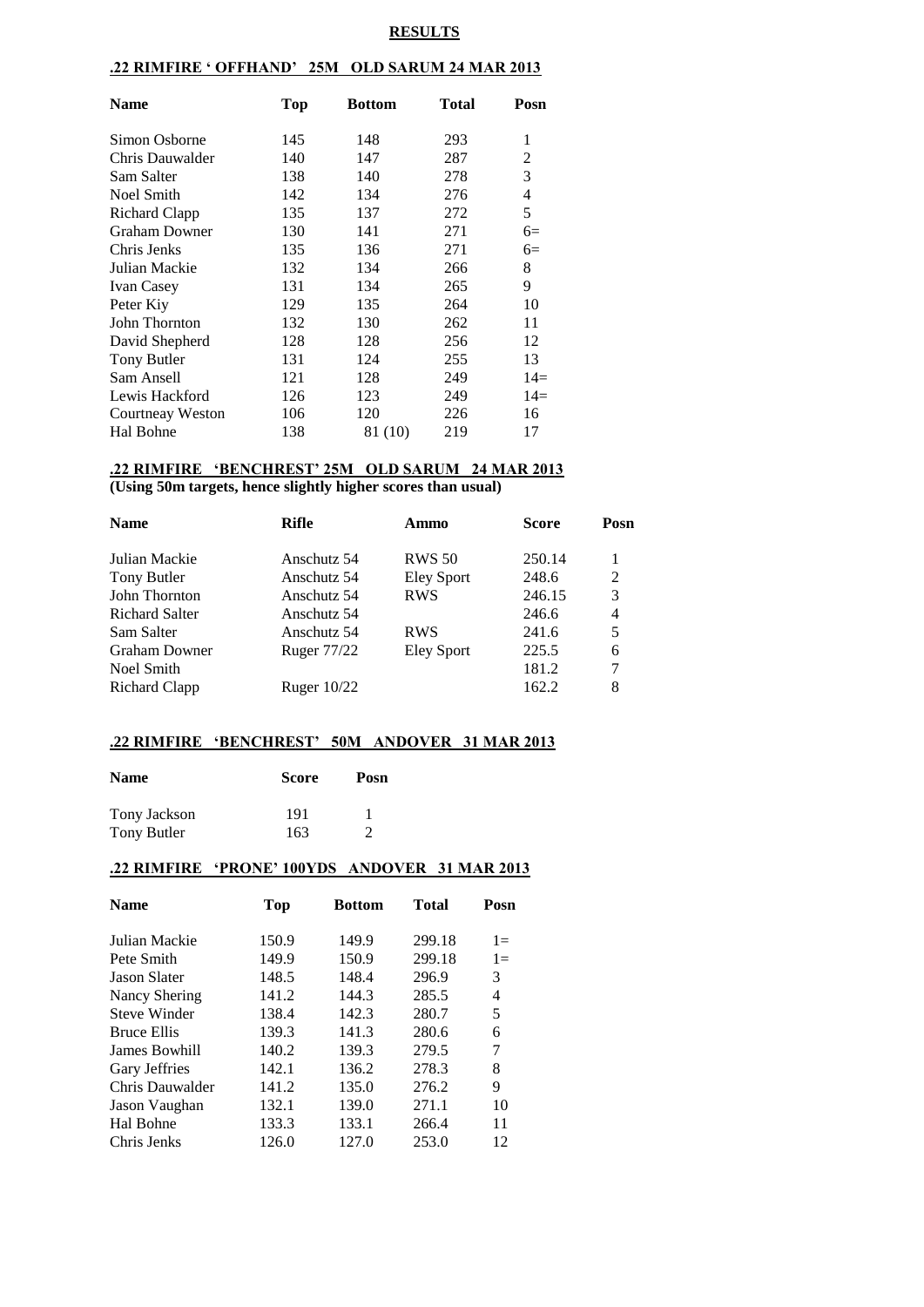# **GALLERY RIFLE (CF) OFFHAND 25M OLD SARUM 7 APR 2013**

| <b>Name</b>       | <b>Top</b> | <b>Bottom</b> | <b>Total</b> | Posn  |
|-------------------|------------|---------------|--------------|-------|
| Mick East         | 144        | 141           | 285          | $1 =$ |
| Ian Smedley       | 143        | 142           | 285          | $1 =$ |
| John Thornton     | 137        | 136           | 273          | 3     |
| Ed Warden         | 134        | 132           | 266          | 4     |
| Chris Blackler    | 131        | 134           | 265          | 5     |
| Ross Pritchard    | 130        | 134           | 264          | 6     |
| Richard Clapp     | 128        | 132           | 260          | 7     |
| Chris Dauwalder   | 123        | 127           | 250          | 8     |
| Tony Butler       | 158(20)    | 88(10)        | 246          | 9     |
| Peter Kiy         | 123        | 115           | 238          | 10    |
| <b>Ivan Casey</b> | 92         | 120           | 212          | $11=$ |
| <b>Bill Snook</b> | 88(11)     | 124           | 212          | $11=$ |
| Courtneay Weston  | 80         | 100           | 180          | 13    |

### **GALLERY RIFLE (CF) 'MULTI-TARGET' OLD SARUM 7 APR 2013**

| <b>Name</b>             | <b>P1</b> | P <sub>2</sub> | P <sub>3</sub> | <b>P4</b> | <b>Total</b> | Posn                   |
|-------------------------|-----------|----------------|----------------|-----------|--------------|------------------------|
| Mick East               | 29        | 29             | 30             | 30        | 118          | 1                      |
| Ian Smedley             | 29        | 28             | 29             | 30        | 116          | 2                      |
| Chris Dauwalder         | 28        | 28             | 27             | 29        | 112          | 3                      |
| Ed Warden               | 23        | 28             | 28             | 28        | 107          | 4                      |
| Richard Clapp           | 26        | 26             | 24             | 30        | 106          | 5                      |
| Chris Blackler          | 22        | 26             | 29             | 27        | 104          | 6                      |
| Ross Pritchard          | 21        | 28             | 26             | 28        | 103          | $7=$                   |
| Sam Salter              | 26        | 27             | 22             | 28        | 103          | $7=$                   |
| John Thornton           | 24        | $\theta$       | 29             | 27        | 80           | 9                      |
| Gerry Bateman           | 23        | 12             | 19             | 24        | 78           | 10                     |
| Peter Kiy               | 23        | 14             | 26             | 5         | 68           | 11                     |
| <b>Courtneay Weston</b> | 8         | 15             | 12             | 12        | 47           | 12                     |
| Chris Blackler          | 27        | 27             | 29             | 30        | 113          | 2 <sup>nd</sup><br>att |
| Richard Clapp           | 29        | 24             | 24             | 21        | 98           | .22 RF                 |

### **.22 RIMFIRE 'OFFHAND' 25M OLD SARUM 14 APR 2013**

| <b>Name</b>           | <b>Top</b> | <b>Bottom</b> | <b>Total</b> | Posn                     |
|-----------------------|------------|---------------|--------------|--------------------------|
| Mick East             | 147        | 149           | 296          | 1                        |
| Ian Smedley           | 139        | 143           | 282          | $\overline{c}$           |
| <b>Graham Downer</b>  | 138        | 140           | 278          | 3                        |
| Chris Jenks           | 137        | 138           | 275          | $\overline{\mathcal{L}}$ |
| Josh Spittle (G)      | 135        | 139           | 274          | 5                        |
| <b>Steve Jugg</b>     | 128        | 144           | 272          | $6=$                     |
| <b>Bill Snook</b>     | 134        | 138           | 272          | $6=$                     |
| Sam Ansell            | 132        | 137           | 269          | $8=$                     |
| Chris Blackler        | 135        | 134           | 269          | $8=$                     |
| <b>Ross Pritchard</b> | 129        | 140           | 269          | $8=$                     |
| John Thornton         | 128        | 138           | 266          | 11                       |
| Gary Jeffries         | 130        | 134           | 264          | 12                       |
| <b>Richard Clapp</b>  | 136        | 126           | 262          | 13                       |
| Sam Salter            | 133        | 126           | 259          | $14=$                    |
| Melvin Sutton (G)     | 125        | 134           | 259          | $14=$                    |
| Jason Vaughan         | 129        | 129           | 258          | 16                       |
| <b>Steve Winder</b>   | 129        | 128           | 257          | 17                       |
| <b>Tony Butler</b>    | 122        | 132           | 254          | 18                       |
| Dan Burt (G)          | 122        | 121           | 243          | $19=$                    |
| Doug Morley           | 128(16)    | 115(14)       | 242          | $19=$                    |
| James Blake (G)       | 114        | 128           | 242          | 21                       |
| Courtneay Weston      | 113        | 112           | 225          | 22                       |
| Gerry Bateman         | 87         | 80(10)        | 167          | 23                       |
| Josh Spittle (G)      | 127        | 132           | 258          | $2nd$ att                |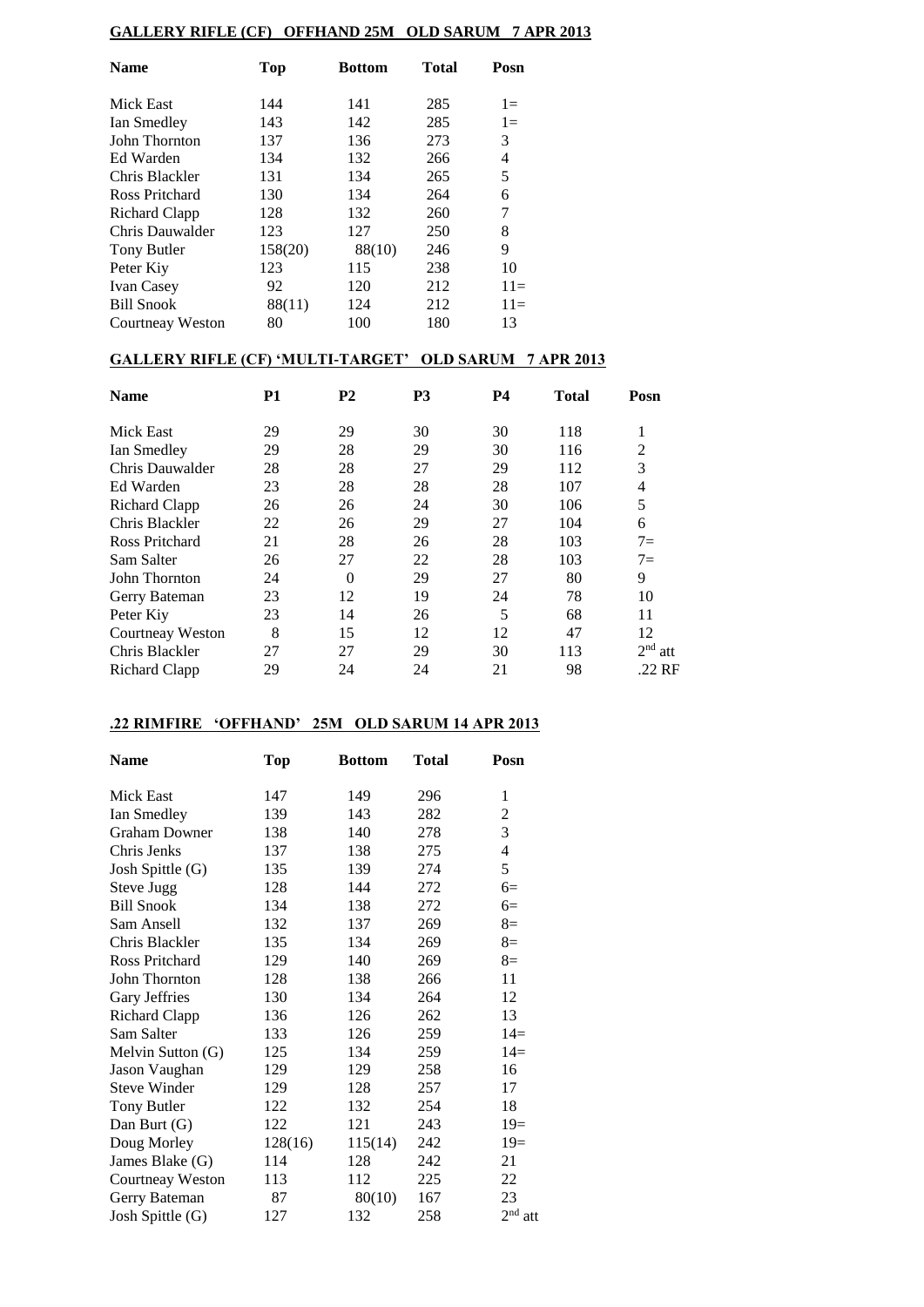## **.22 RIMFIRE 'TIMED & PRECISION 1' OLD SARUM 14 APR 2013**

| <b>Name</b>          | P1     | <b>P2</b> | P <sub>3</sub> | <b>Total</b> | Posn |
|----------------------|--------|-----------|----------------|--------------|------|
| Mick East            | 119(6) | 118(4)    | 59(4)          | 296(14)      | 1    |
| Ross Pritchard       | 119(5) | 119(4)    | 57(1)          | 295(10)      | 2    |
| Ian Smedley          | 116(1) | 117(4)    | 60(1)          | 293(6)       | 3    |
| Ed Warden            | 114(3) | 118(7)    | 59(1)          | 291(11)      | 4    |
| Chris Blackler       | 115(2) | 114(2)    | 60(3)          | 289(7)       | 5    |
| Steve Jugg           | 116(4) | 111(4)    | 60(1)          | 287(9)       | 6    |
| Josh Spittle (G)     | 117(5) | 112(3)    | 57(3)          | 286(11)      | 7    |
| <b>Graham Downer</b> | 112(1) | 115(1)    | 56(0)          | 283(2)       | 8    |
| Doug Morley          | 112(2) | 109(2)    | 59(2)          | 280(6)       | 9    |
| John Thornton        | 109(1) | 110(2)    | 58(1)          | 277(4)       | 10   |
| Chris Jenks          | 112(0) | 110(1)    | 54(0)          | 276(1)       | 11   |
| Tony Butler          | 101(1) | 114(1)    | 57(2)          | 272(4)       | 12   |
| <b>Steve Winder</b>  | 102(1) | 105(2)    | 55(0)          | 262(3)       | 13   |
| Sam Salter           | 113(2) | 88(2)     | 58(3)          | 259(7)       | 14   |
|                      |        |           |                |              |      |

# **.22 RIMFIRE BENCHREST GROUPING 25M OLD SARUM 14 APR 2013 (Any rifle)**

| <b>Name</b>          | Rifle              | Ammo             | P1    | P2    | P3    | P4    | Agg    | Posn |
|----------------------|--------------------|------------------|-------|-------|-------|-------|--------|------|
| Mick East            | BSA Int Mk 2       | SK R. Match      | 0.160 | 0.367 | 0.144 | 0.126 | 0.1993 |      |
| Ian Smedley          | <b>BSA</b> Century | RWS Match 50     | 0.253 | 0.205 | 0.234 | 0.125 | 0.2043 | 2    |
| Ross Pritchard       | Anschutz 54        | <b>RWS</b> Match | 0.190 | 0.179 | 0.391 | 0.255 | 0.2538 | 3    |
| Tony Butler          | Anschutz 54        | Eley Sport       | 0.310 | 0.366 | 0.281 | 0.303 | 0.3150 | 4    |
| <b>Graham Downer</b> | Ruger 77/22        | Eley Sport       | 0.441 | 0.477 | 0.607 | 0.435 | 0.4900 | 5    |

### **F CLASS 600YDS CENTURY 21 APR 2013**

| <b>Name</b>            | <b>Class</b> | <b>Rifle Make/Mod</b> | Calibre    | <b>Bullet wt</b> | <b>Score</b> | Posn           | <b>Pts</b>     |
|------------------------|--------------|-----------------------|------------|------------------|--------------|----------------|----------------|
| Mick East              | F/O          | Shilen                | 6mm Dasher | 105              | 74.7         | 1              | 10             |
| Sam Salter             | F/O          | <b>RPA</b>            | 6.5x55     | 139              | 73.7         | 2              | 9              |
| Ross Pritchard         | F/O          | Barnard               | 6.5x47     | 140              | 69.3         | 3              | 8              |
| Richard Sharman        | F/O          | RPA                   | 6.5x284    | 140              | 67.5         | $\overline{4}$ | 7              |
| Mick East              | F/TR         | Tikka M55 Sp          | .223       | 80               | $64.0*$      | 5              |                |
| <b>Graham Downer</b>   | F/TR         | Remmy 700             | .308       | 155              | 56.1         | $6=$           | 5.5            |
| Ian Smedley            | F/TR         | <b>Barnard</b>        | .308       | 200              | 56.1         | $6=$           | 5.5            |
| Hal Bohne              | F/O          | <b>FNH</b>            | .308       | 155              | 56.0         | 8              | 4              |
| Ian Smedley            | F/O          | Barnard               | .308       | 200              | 50.0         | 9              |                |
| Pete Smith             | F/TR         | SGC                   | .223       | 69               | 48.0         | 10             | 3              |
| Gary Jeffries          | F/TR         | Remmy 700             | .308       | 155              | 47.1         | 11             | $\overline{2}$ |
| Doug Morley            | F/TR         | <b>Barnard</b>        | .308       |                  | 37.0         | 12             |                |
| Ivan Casey             | F/TR         | Remmy 700             | .308       | 155              | 36.0         | 13             | 1              |
| Nancy Shering          | F/O          | Remington             | 7.62       | 168              | 33.0         | 14             | 1              |
| Doug Morley            | F/O          | Barnard               | .308       |                  | 30.1         | 15             |                |
| Julian Mackie          | F/O          | <b>FNH</b>            | .308       | 155              | 23.1         | 16             | 1              |
| <b>Bruce Ellis</b>     | F/O          | Remington             | 7.62       | 168              | 22.0         | 17             | 1              |
| Ross Pritchard         | F/O          | Barnard               | .284       | 180              | 64.3         | $2nd$ att      |                |
| <b>Richard Sharman</b> | F/O          | <b>RPA</b>            | 6.5x284    | 140              | 63.1         | $2nd$ att      |                |
| <b>Bruce Ellis</b>     | F/O          | Remington             | 7.62       | 168              | 45.2         | $2nd$ att      |                |
| <b>Ivan Casey</b>      | F/TR         | Remmy 700             | .308       | 155              | 39.0         | $2nd$ att      |                |
| Gary Jeffries          | F/TR         | Remmy 700             | .308       | 155              | 37.0         | $2nd$ att      |                |

\* After having been given a 'Miss' by a useless Marker!!!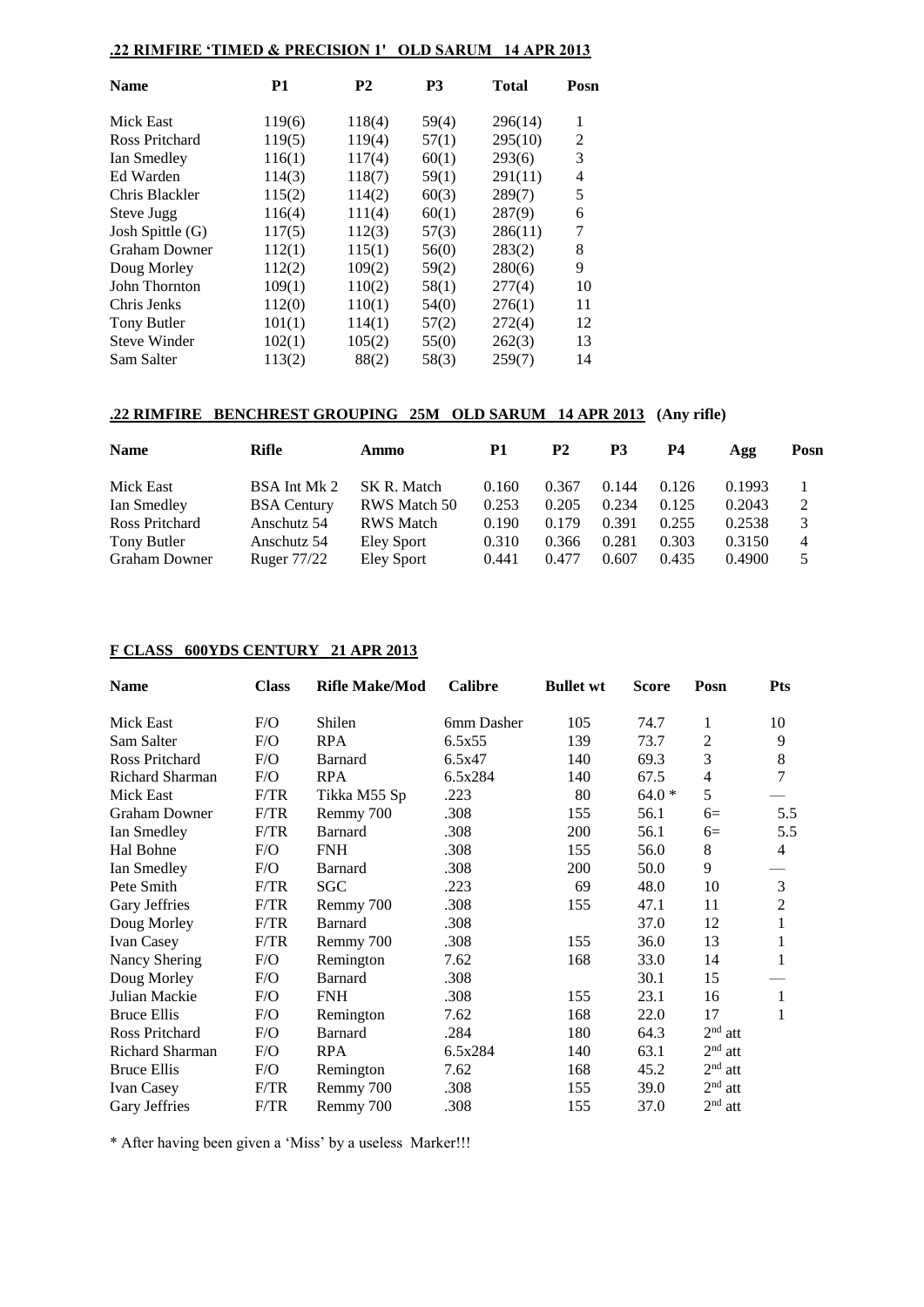### **F/TR**

| Mick East            | F/TR | Tikka M55 Sp   | .223 | 80         | $64.0*$ |           | 10  |
|----------------------|------|----------------|------|------------|---------|-----------|-----|
| <b>Graham Downer</b> | F/TR | Remmy 700      | .308 | 155        | 56.1    | $2=$      | 8.5 |
| Ian Smedley          | F/TR | <b>Barnard</b> | .308 | <b>200</b> | 56.1    | $2=$      | 8.5 |
| Pete Smith           | F/TR | SGC.           | .223 | 69         | 48.0    | 4         | 7   |
| Gary Jeffries        | F/TR | Remmy 700      | .308 | 155        | 47.1    |           | 6   |
| Doug Morley          | F/TR | <b>Barnard</b> | .308 |            | 37.0    | 6         |     |
| <b>Ivan Casey</b>    | F/TR | Remmy 700      | .308 | 155        | 36.0    |           | 4   |
| <b>Ivan Casey</b>    | F/TR | Remmy 700      | .308 | 155        | 39.0    | $2nd$ att |     |
| Gary Jeffries        | F/TR | Remmy 700      | .308 | 155        | 37.0    | $2nd$ att |     |

### **.22 RIMFIRE PRONE 100YDS ANDOVER 28 APR 2013**

| <b>Name</b>   | Top   | <b>Bottom</b> | <b>Total</b> | Posn                        |
|---------------|-------|---------------|--------------|-----------------------------|
| Julian Mackie | 150.9 | 147.7         | 297.16       |                             |
| Pete Smith    | 145.4 | 146.3         | 291.7        | $\mathcal{D}_{\mathcal{L}}$ |
| Paul Storrar  | 143.4 | 146.7         | 289.11       | 3                           |
| Gary Jeffries | 138.1 | 142.2         | 280.3        | 4                           |
| Hal Bohne     | 117.0 | 127.2         | 244.2        |                             |

### **GALLERY RIFLE (CF) OFFHAND 25M OLD SARUM 5 MAY 2013**

| <b>Name</b>          | Top | <b>Bottom</b> | Total | Posn |
|----------------------|-----|---------------|-------|------|
| Mick East            | 145 | 143           | 288   | 1    |
| John Thornton        | 141 | 141           | 282   | 2    |
| Ian Smedley          | 141 | 137           | 278   | 3    |
| Julian Mackie        | 138 | 130           | 268   | 4    |
| Ross Pritchard       | 127 | 136           | 263   | 5    |
| Chris Blackler       | 124 | 128           | 252   | 6    |
| <b>Melvin Sutton</b> | 123 | 110           | 233   | 7    |
| Nigel Casperd        | 123 | 107           | 230   | 8    |
| Tony Butler          | 108 | 105           | 213   | 9    |
| Gary Jeffries        | 119 | 92            | 211   | 10   |
| Courtneay Weston     | 98  | 93            | 191   | 11   |
| Max Hoskins (G)      | 88  | 101           | 189   | 12   |

# **GALLERY RIFLE (CF) 'AMERICA MATCH' OLD SARUM 5 MAY 2013**

| <b>Name</b>      | P1 | P2 | P <sub>3</sub> | Total | Posn      |
|------------------|----|----|----------------|-------|-----------|
| Mick East        | 97 | 95 | 85             | 277   | 1         |
| Ian Smedley      | 94 | 89 | 83             | 266   | 2         |
| John Thornton    | 97 | 86 | 82             | 265   | 3         |
| Ed Warden        | 84 | 86 | 91             | 261   | 4         |
| Chris Blackler   | 86 | 82 | 88             | 256   | 5         |
| Julian Mackie    | 87 | 76 | 86             | 249   | 6         |
| Ross Pritchard   | 87 | 73 | 87             | 247   | 7         |
| Richard Clapp    | 91 | 73 | 77             | 241   | $8=$      |
| Max Hoskins (G)  | 79 | 79 | 83             | 241   | $8=$      |
| Sam Salter       | 83 | 74 | 66             | 223   | 10        |
| Gary Jeffries    | 45 | 66 | 72             | 183   | 11        |
| Courtneay Weston | 54 | 31 | 34             | 119   | 12        |
| Ed Warden        | 94 | 87 | 94             | 275   | $2nd$ att |